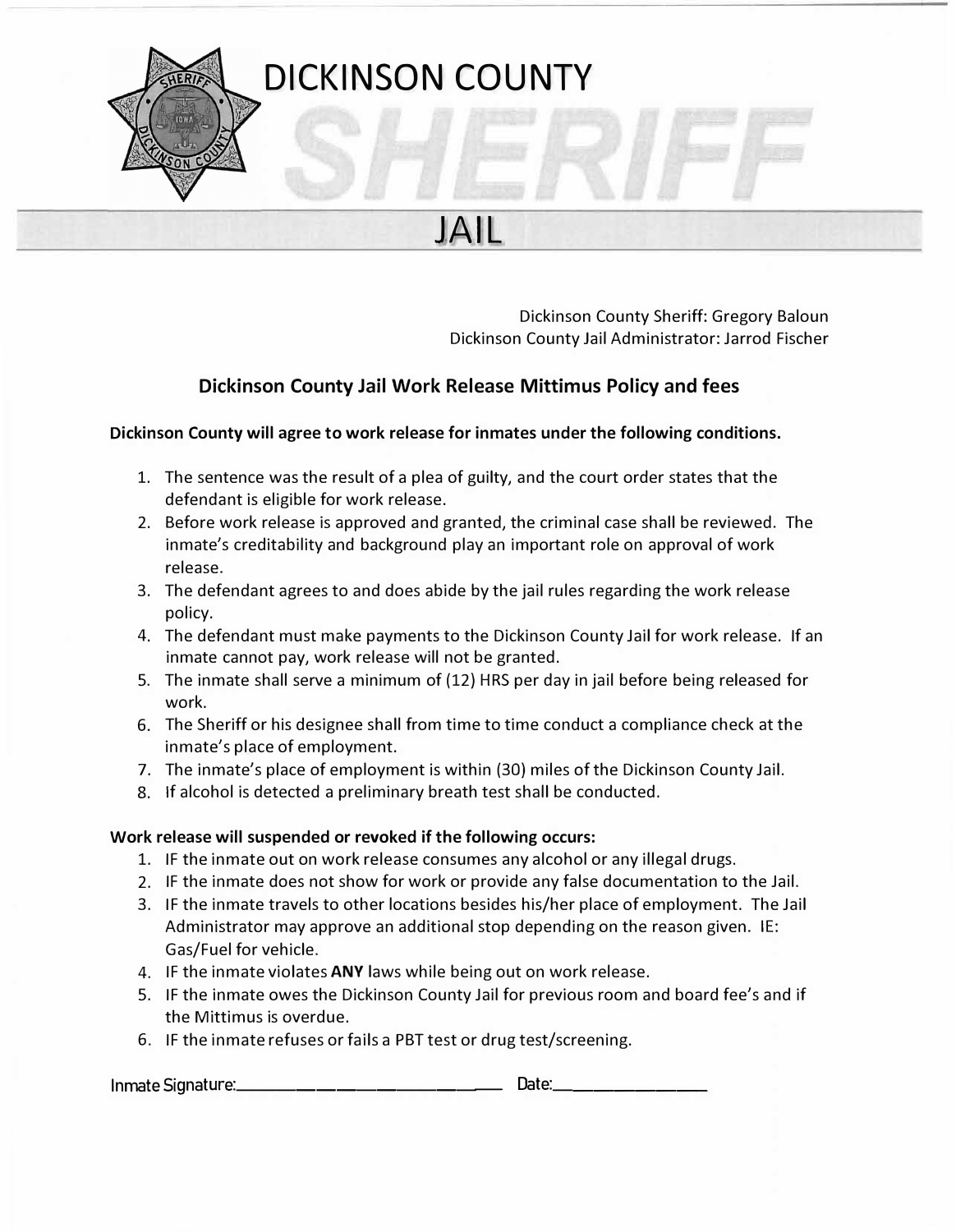

# **JAll**

### **Employer's Certificate**

COMES NOW the undersigned and hereby states:

| My name is | and I am the (Supervisor/Employer) of |
|------------|---------------------------------------|
|------------|---------------------------------------|

\_\_\_\_\_\_\_\_\_\_\_\_\_\_\_\_\_ (Employee)

### **Employer Information**

ERIE

Name: \_\_\_\_\_\_\_\_\_\_\_\_\_\_\_\_\_\_\_\_\_\_\_\_\_ \_

Address: -------------------------

Phone Number: ----------------------

The employee is currently employed by me and should the employee be imprisoned in the Dickinson County Jail for the period of time under the work release program, the employee will not be terminated from this employment as a result of participating in the work release program.

# **The employee's work schedule**

# **(Please attach paper copy of schedule)**

I certify under penalty of perjury and pursuant to the laws of the State of Iowa that the preceding is true and correct.

| Employer/Supervisor's Signature: | Date: |
|----------------------------------|-------|
|                                  |       |

The undersigned **The undersigned** (employee) who is participating in the

Dickinson County Work Release Program hereby authorizes \_\_\_\_\_\_\_\_\_\_\_ \_ (employer) to release to the County Sheriff, or County Attorney's Office any and all information concerning the undersigned's employment during the time period of work release including attendance records and time card reports.

| Employee's Signature: | Date                         |
|-----------------------|------------------------------|
| Approved<br>Denied    | Jail Administrator Signature |
| Date                  |                              |